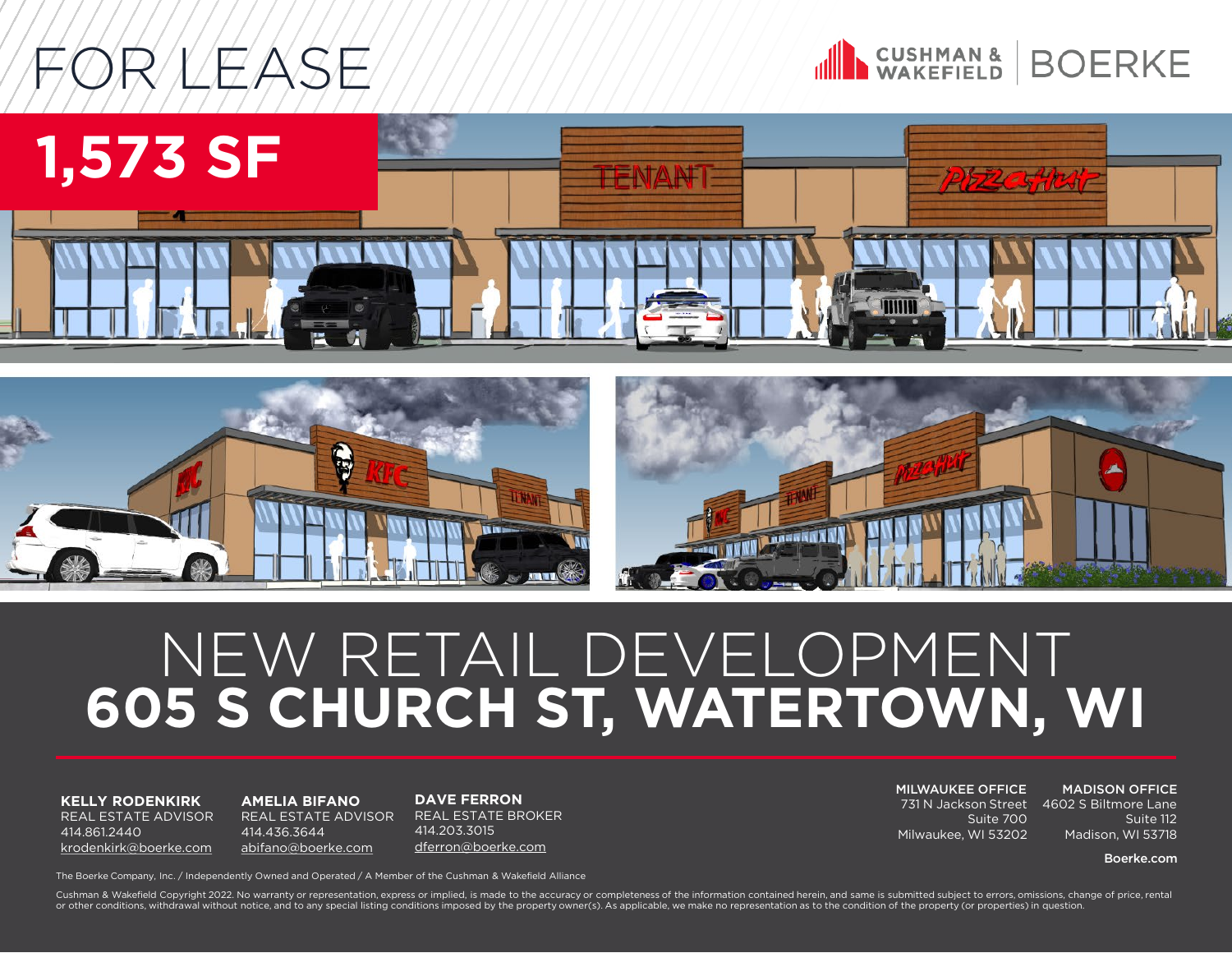## OPERTY **OVERVIEW**



### Features

- Join co-tenants KFC and Pizza Hut at this newly built (2022) retail development.
- Ample parking and highest traffic counts in Watertown on Church Street (13,654 AADT)
- Prime retail site with strong population and household income demographics in the area.

### **Economics**

- Lease Rate: \$24.00 PSF NNN
- Real Estate Taxes: TBD CAM Expenses: TBD

| <b>KELLY RODENKIRK</b> | <b>AMELIA BIFANO</b> | <b>DAVE FERRON</b> |
|------------------------|----------------------|--------------------|
| REAL ESTATE ADVISOR    | REAL ESTATE ADVISOR  | REAL ESTATE BROKER |
| 414 861 2440           | 414 436 3644         | 414.203.3015       |
| krodenkirk@boerke.com  | abifano@boerke.com   | dferron@boerke.com |

The Boerke Company, Inc. / Independently Owned and Operated / A Member of the Cushman & Wakefield Alliance **The Community of the Cushman A Member of the Cushman & Wakefield Alliance** 



### **Overview**

| Available SF: | 1,573 SF              |
|---------------|-----------------------|
| Parcel Size:  | 3.078 AC              |
| Parking:      | 60 Surface Spaces     |
| Zoning:       | $B - 4$               |
| Signage:      | Storefront & Monument |
| Year Built:   | 2022                  |

#### MILWAUKEE OFFICE 731 N Jackson Street 4602 S Biltmore Lane Suite 700 Milwaukee, WI 53202

MADISON OFFICE Suite 112 Madison, WI 53718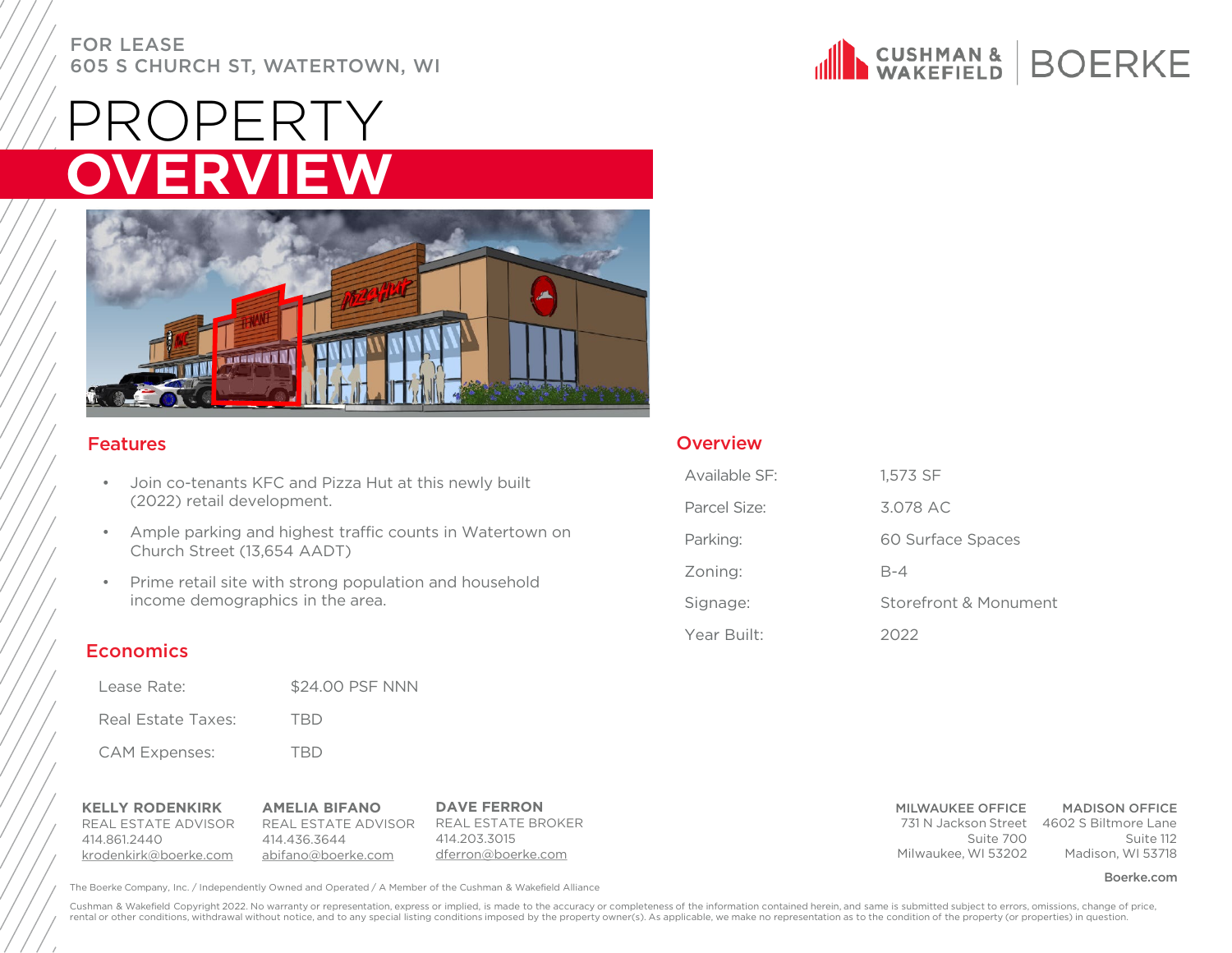N CUSHMAN & BOERKE

### RETAIL **MAP**



**KELLY RODENKIRK**  REAL ESTATE ADVISOR 414.861.2440 [krodenkirk@boerke.com](mailto:krodenkirk@boerke.com)

**AMELIA BIFANO** REAL ESTATE ADVISOR 414.436.3644 [abifano@boerke.com](mailto:abifano@boerke.com)

**DAVE FERRON** REAL ESTATE BROKER 414.203.3015 [dferron@boerke.com](mailto:dferron@boerke.com)

MILWAUKEE OFFICE 731 N Jackson Street 4602 S Biltmore Lane Suite 700 Milwaukee, WI 53202

MADISON OFFICE Suite 112 Madison, WI 53718

The Boerke Company, Inc. / Independently Owned and Operated / A Member of the Cushman & Wakefield Alliance **Source And Account and Convention** Company, Inc. / Independently Owned and Operated / A Member of the Cushman & Wa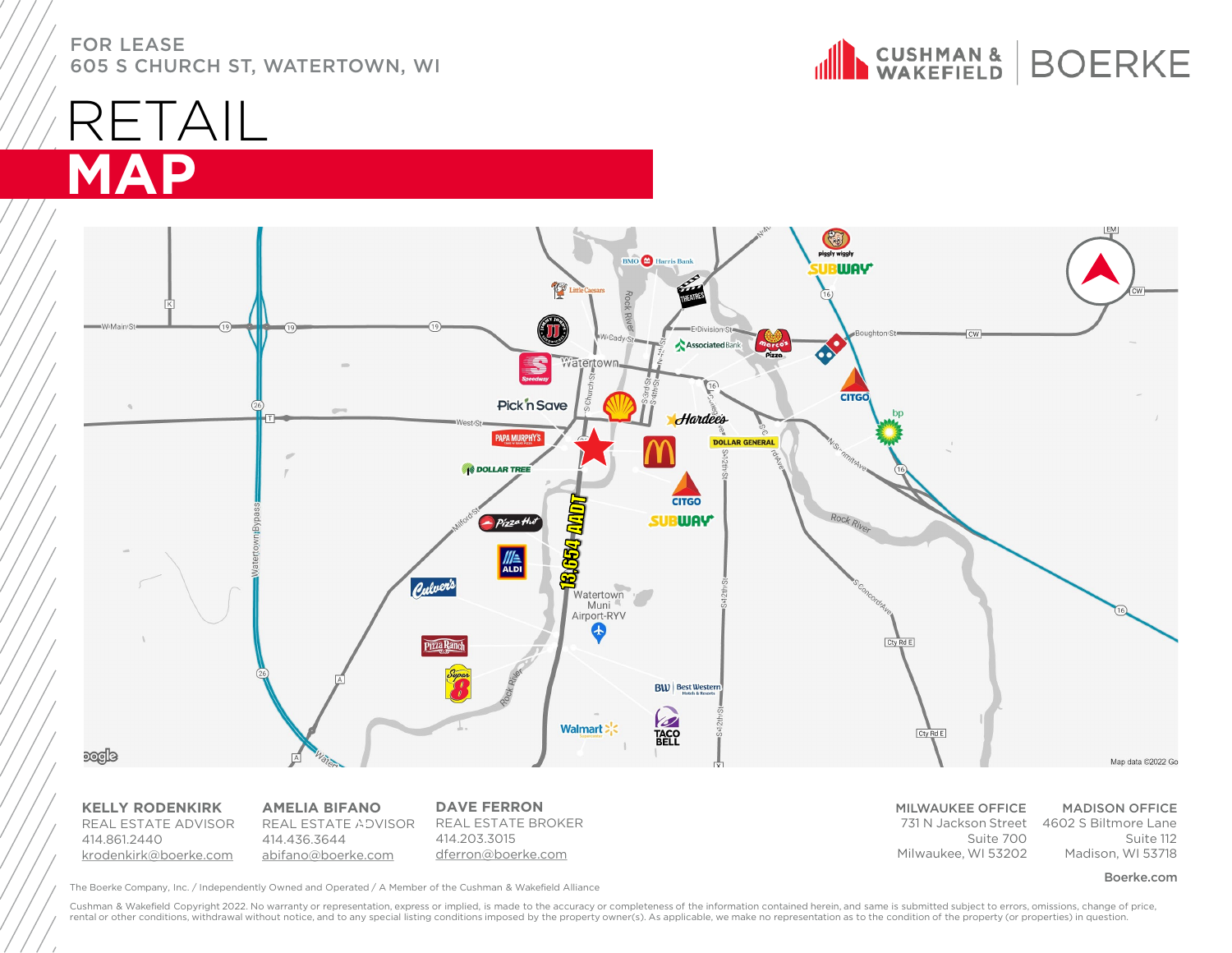**SITE** 

**CUSHMAN &**<br>WAKEFIELD **BOERKE** 

### **SURVEY [Download PDF](https://www.dropbox.com/s/3p0hnm8qq3quc3l/Watertown%20-%20Site%20layout%20opt4%2003.26.21.pdf?dl=0) of Site Survey**đ ⇦ Tł **KFC**<br>2.175sf TENANT<br>1,573sf PH<br>1.400sf u bu wa mata hai uma wa ma **LUTTELLIN**  $\overline{\mathbf{a}}$

**KELLY RODENKIRK**  REAL ESTATE ADVISOR 414.861.2440 [krodenkirk@boerke.com](mailto:krodenkirk@boerke.com)

**AMELIA BIFANO** REAL ESTATE ADVISOR 414.436.3644 [abifano@boerke.com](mailto:abifano@boerke.com)

**DAVE FERRON** REAL ESTATE BROKER 414.203.3015 [dferron@boerke.com](mailto:dferron@boerke.com)

MILWAUKEE OFFICE 731 N Jackson Street 4602 S Biltmore Lane Suite 700 Milwaukee, WI 53202

MADISON OFFICE Suite 112 Madison, WI 53718

The Boerke Company, Inc. / Independently Owned and Operated / A Member of the Cushman & Wakefield Alliance **Source And Account and Convention** Company, Inc. / Independently Owned and Operated / A Member of the Cushman & Wa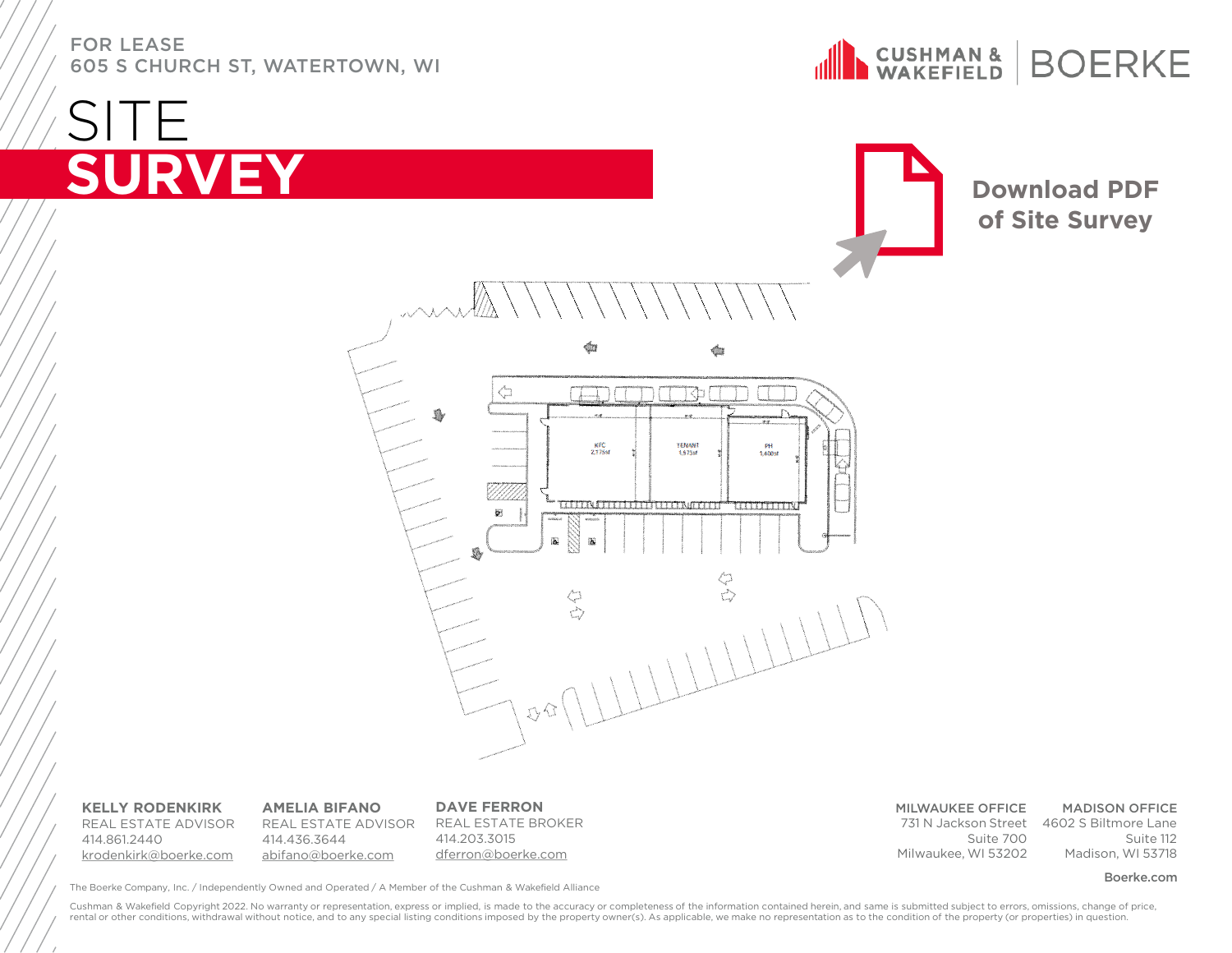

### $\prec \vdash \vartriangle$ **DEMOGRAPHICS**

| <b>POPULATION (2021)</b>                                             | <b>1 MILE RADIUS</b> | <b>3 MILE RADIUS</b> | <b>5 MILE RADIUS</b> |
|----------------------------------------------------------------------|----------------------|----------------------|----------------------|
| <b>Estimated Population</b>                                          | 10.280               | 24,347               | 26,722               |
| Median Age<br>Age 19 or Less<br>Age 20 to 64 Years<br>Age 60 or Over | 35.0                 | 38.3                 | 39.0                 |
| <b>HOUSEHOLDS (2021)</b>                                             | <b>1 MILE RADIUS</b> | <b>3 MILE RADIUS</b> | <b>5 MILE RADIUS</b> |
| Estimated Households                                                 | 4.130                | 9.822                | 10.782               |

| <b>Estimated Average</b><br>Household Income | \$67,404 | \$72.217 | \$74.694 |
|----------------------------------------------|----------|----------|----------|

| <b>TOTAL ANNUAL</b><br><b>CONSUMER</b><br><b>EXPENDITURE</b> | <b>1 MILE RADIUS</b> | <b>3 MILE RADIUS</b> | <b>5 MILE RADIUS</b> |
|--------------------------------------------------------------|----------------------|----------------------|----------------------|
| Retail Expenditure                                           | \$104.81 M           | \$261.31 M           | \$293.64 M           |
| Apparel Expenditure                                          | \$7.64 M             | \$19.11 M            | \$21.5 M             |
| <b>Entertainment</b><br>Expenditure                          | \$12.17 M            | \$30.65 M            | \$34.55 M            |
| Food & Beverage<br>Expenditure                               | \$33 M               | \$81.96 M            | \$91.98 M            |

**KELLY RODENKIRK**  REAL ESTATE ADVISOR 414.861.2440 [krodenkirk@boerke.com](mailto:krodenkirk@boerke.com)

**AMELIA BIFANO** REAL ESTATE ADVISOR 414.436.3644 [abifano@boerke.com](mailto:abifano@boerke.com)

**DAVE FERRON** REAL ESTATE BROKER 414.203.3015 [dferron@boerke.com](mailto:dferron@boerke.com)

The Boerke Company, Inc. / Independently Owned and Operated / A Member of the Cushman & Wakefield Alliance **Source And Account and Source And Account and Source** The Boerke.com

26 5 mi Radius -Lebanon Richwood-3 mi Radius 26<sup>1</sup> mi Radius  $(19)$ 16 Ebenezer Grellton  $(26)$ Wisconsin Veterans Mem Hwy Farmington Johnson Creek

> MILWAUKEE OFFICE Suite 700 Milwaukee, WI 53202

731 N Jackson Street 4602 S Biltmore Lane MADISON OFFICE Suite 112 Madison, WI 53718